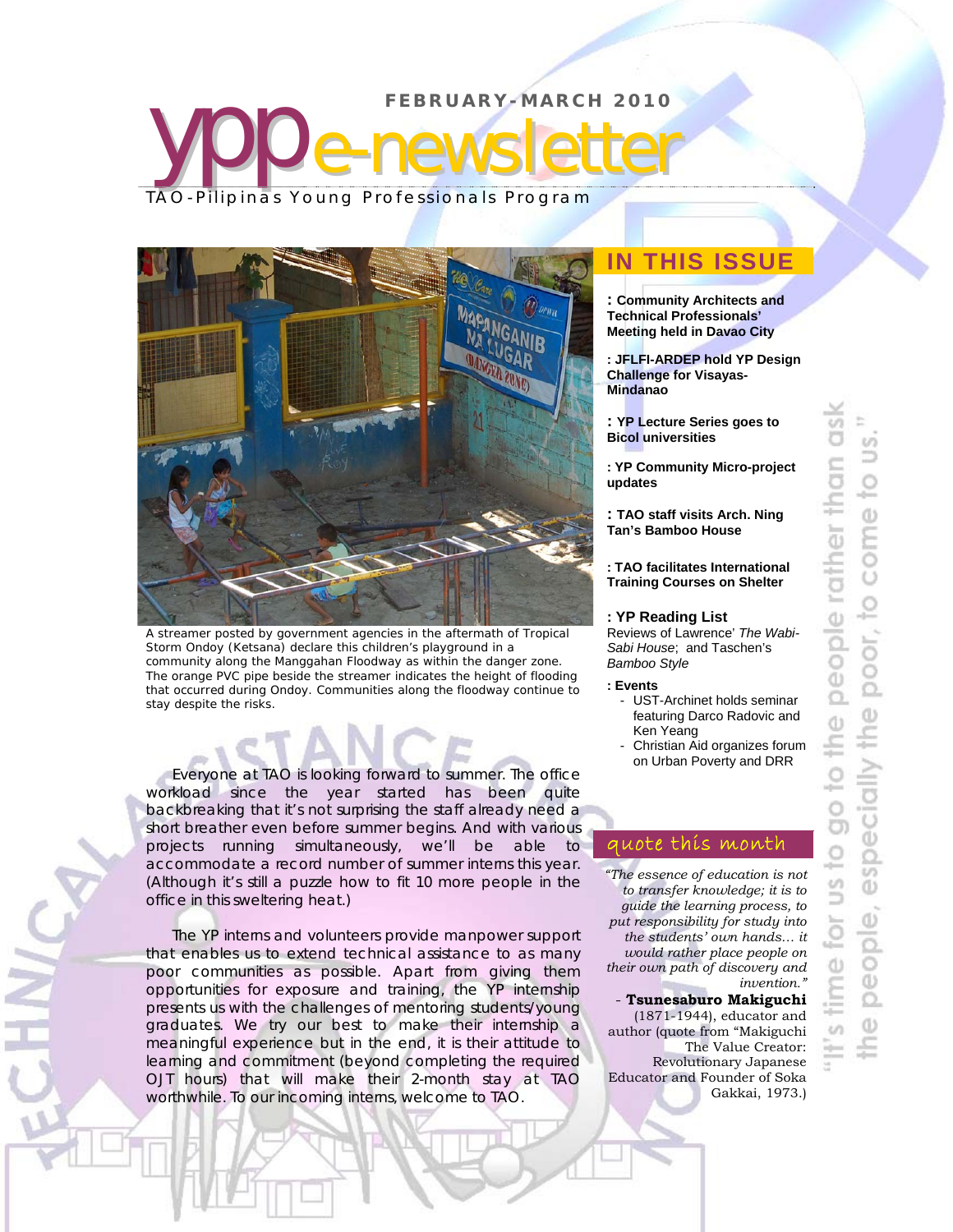# **Community Architects and Technical Professionals' Meeting held in Davao City**

The Asian Coalition for Housing Rights (ACHR) convened a national process workshop for community architects and technical professionals in the Philippines who have been working with poor communities in their shelter needs. The workshop was held on February 9-10, 2010 at the Felis Resort Complex, Davao City.

Five organizations providing technical assistance to poor communities attended the gathering: Philippine Action for Community-led Shelter Initiatives, Inc. (PACSII); Panirahanan, Inc.; TAO-Pilipinas, Inc.; JF Ledesma Foundation, Inc. (JFLFI); and Bricklayers. It was also attended by representatives from people's organizations (Homeless People's Federation and SAMA SAMA) and academic institutions in Visayas and Mindanao (West Negros University, Mindanao State University, and University of the Philippines Mindanao).

The two-day gathering saw the sharing of experiences and lessons from the various groups, including their historical involvement, concepts/approaches, and issues and challenges on working with poor communities. Workshops were facilitated to identify and discuss common concerns; among the issues identified were: government housing policies, land access, collaboration with local governments, community engagement approaches, alternative technology development, documentation of community-led processes, acceptability of community-led design and construction practices, and the sustainability of organizations engaged in technical assistance. The workshop culminated with the participating groups committing to plan for actions that would address key issues and strengthen the network of technical professionals in community development work.

The national-level workshop was held in preparation for the ACHR Regional Community Architects Meeting in Thailand on April 2010. *(Ge Matabang)*

 $\sim 0 \sim 0 \sim 0 \sim$ 

### **JFLFI-ARDEP hold YP Design Challenge for Visayas-Mindanao**

The JF Ledesma Foundation Inc. (JFLFI), in collaboration with the Asian Rural-Urban Development and Peace Institute, Inc., organized its own YP Design Challenge for young professionals and students in the Visayas and Mindanao region. (JFLFI is the partner organization of TAO-Pilipinas which spearheads YP activities in Visayas and Mindanao while TAO-Pilipinas organizes those in Luzon.) The design competition was themed *"Incremental Housing Design and Development for the Slum Dwellers: The YP-VisMin MDG Challenge."* 

The team from West Negros University Civil Engineering Department garnered first place for their entry which used interlocking reinforced *eco-blocks* made of recycled plastic mineral water bottles filled with sand and cement mortar. The team is composed of Engr. Rey A. Ramos, Ryan Christopher Leyte, Marfalo Sungkip, Annie Montales, and Betha Lou Rufin.

Second place award went to Danilo Ravina of the University of San Carlos Technological Center - College of Architecture. Architect Ravina's design solution comprised of building the structure in five phases/increments namely, phase 1: structural frame and roof; phase 2: masonry works; phase 3: wall framing, cladding, doors and windows; phase 4: floor; and phase 5: utilities.

Third place was awarded to the team from Mindanao University of Science and Technology composed of Anne Barillo, Rico Doydora, Jay-Ar Lituañas, Ricsie Lucero, Juricel Magsigay, and Beginno Monsanto. Their design was a one-story housing unit made of composite and readily available construction materials (concrete, steel, and wood).

The awarding ceremony for the winning teams was conducted by JFLFI in San Carlos City, Negros Occidental last December 2009. For more information about the YP Design Challenge in VisMin, email Ms. Maricel Binghay at jflfi@yahoo.com.



*Winning entries from the YP Design Challenge for Visayas and Mindanao (images courtesy of JF Ledesma Foundation, Inc.)* 

> TAO-YPP E-newsletter February - March 2010 / **2**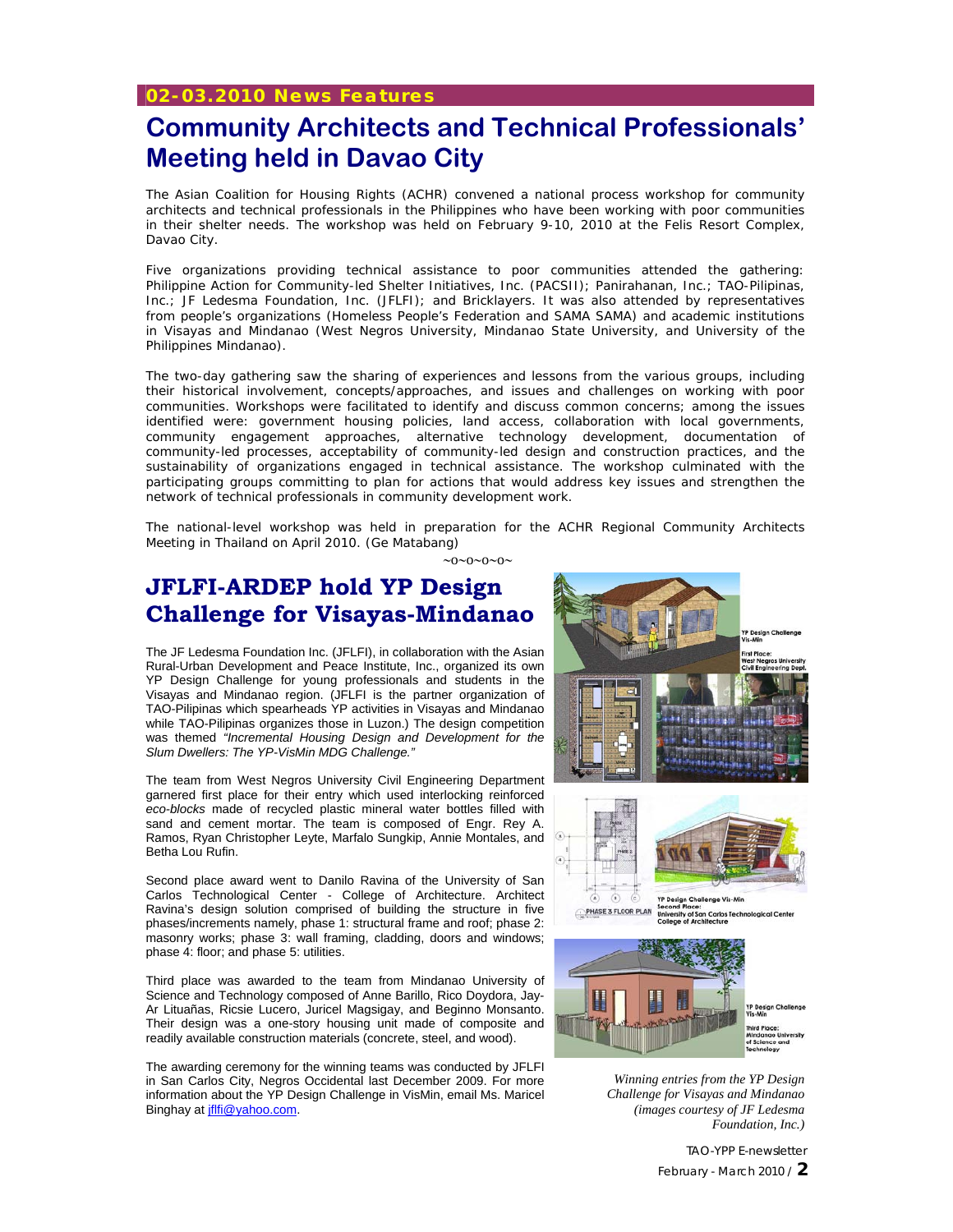

# **YP Lecture Series goes to Bicol universities**

The YP program of TAO-Pilipinas brought their lecture series to Bicol universities on February 25 to 27, 2010 as part of a small awareness-raising campaign to encourage a more conscious effort among technical design professionals and students to integrate disaster risk management (DRM) in building design and construction processes. TAO's Rosalyn Marcelo and Geraldine Matabang presented the results of their action-research project entitled "*Integrating DRM in Site Planning and House Design of Resettlement Projects in Albay*" to three academic institutions in Bicol: Aquinas University of Legaspi (AUL) Polytechnic Institute on February 25; Bicol University (BU) Department of Architecture on February 26; and Central Bicol State University for Agriculture (CBSUA) Graduate School on February 27.

AUL Secretary General, Engr. Virgilio Perdigon Jr., and the Dean of the Polytechnic Institute, Engr. Teresa Bondad, facilitated the lecture in Aquinas University. In BU, Architecture Department Head, Arch. Reynaldo Nacional, mobilized students from different classes to attend the lecture. The lecture was also presented to the MS Disaster Risk Management graduate class of Blenn Huelgas in CBSUA.

The YP lecture series was started in December 2009 and has since been conducted in various universities in Metro Manila. The last of the scheduled lectures in Manila was held at the Pamantasan ng Lungsod ng Maynila (PLM) on March 5 as part of a day-long seminar for students of the College of Architecture and Urban Planning. This information dissemination initiative is funded by the ProVention Consortium which also provided funding support for the research project. *(Ge Matabang)*

*Photos, top to bottom: Aquinas University; Bicol University; Central Bicol State University for Agriculture; and Pamatasan ng Lungsod ng Maynila.* 

## **TAO staff visits Arch. Ning Encarnacion-Tan's Bamboo House**

On February 4, 2010, TAO staff and interns visited Arch. Ning Encarnacion-Tan's bamboo house in San Mateo, Rizal. Arch. Ning is a member of the TAO-Pilipinas Board of Trustees and currently a Project Architect and Consultant to C.C. Puno Jr. Construction Inc. She specializes in designing Philippine and Bamboo Architecture and is recognized for her contributions in the sphere of green and sustainable architecture.

Her two-storey bamboo house was exhibited in 2003 and has since been transferred several times, in San Mateo, Antipolo, Bayombong, Nueva Vizcaya and then to Patiis in 2007. The bamboo house is currently being rebuilt in San Mateo where construction started in the middle of 2008 and is now halfcomplete. Another bamboo structure is also being built beside the house and is intended to become a workshop area where Arch. Ning could demonstrate bamboo house construction.

Apart from having the opportunity to observe the architectural and construction details of the house, the staff also discovered techniques on strengthening bamboo structures as Ms. Ning shared her learnings during and after the construction. After having lunch at the place, the group had siesta and felt the relaxing nature of living in a house made of bamboo. (Rosalyn Marcelo)



TAO-YPP E-newsletter February - March 2010 / **3**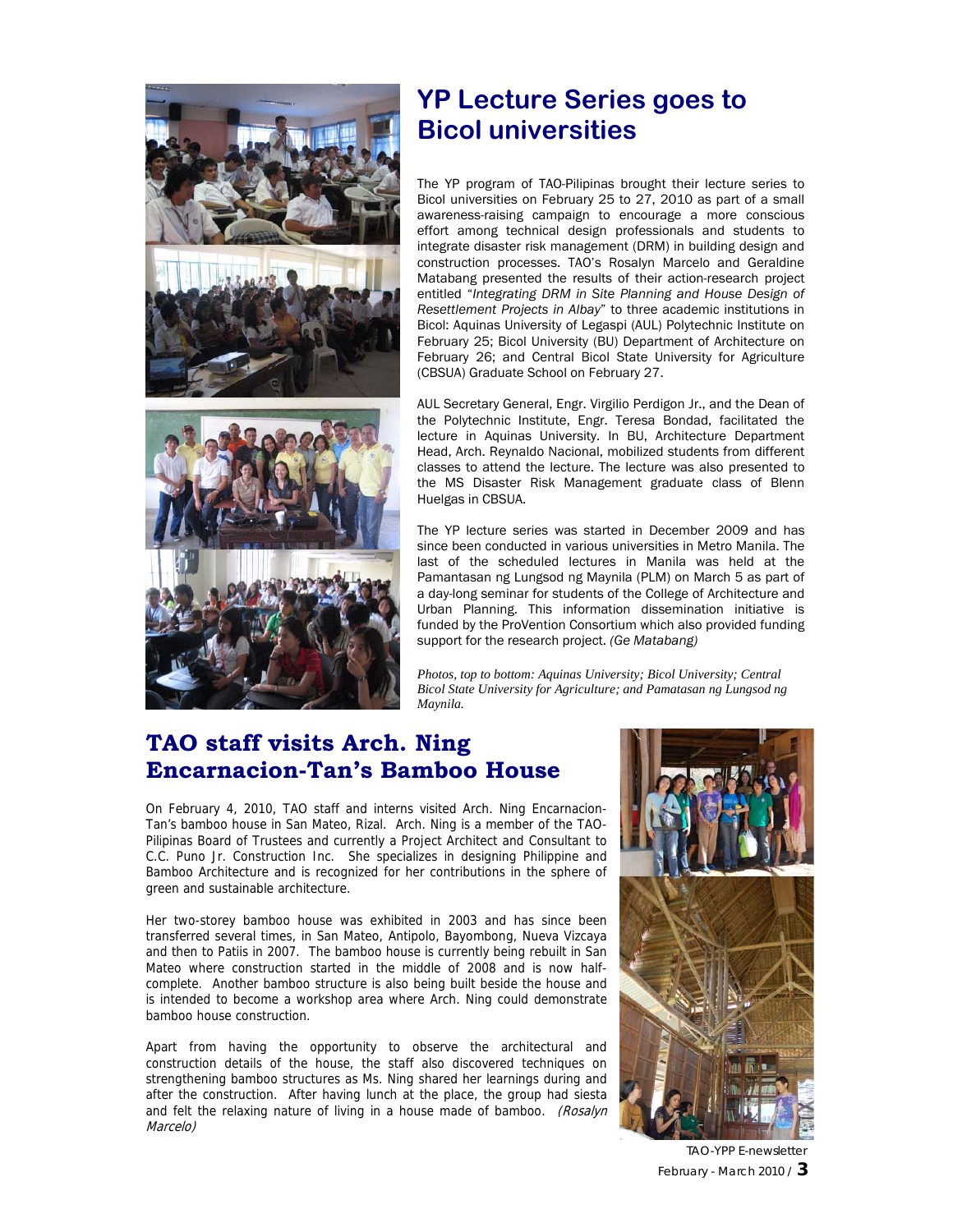# **Community Micro-Project Updates**

## **Tanza (Bicol and Chungkang Areas) Micro-project: YP** *Samahang Patubig ng Tanza*

This community micro-project aims for the provision of clustered water meter connection for selected urban poor households in the Bicol and Chungkang Areas of Barangay Tanza, Navotas City. Last January, the YP team completed the mapping of households that are included in the water supply project. Measurements were taken by the team for the distribution layout of water pipes for each household. Planning preparations for the WATSAN echo-workshop to be held in the community on April were also done by the YP team.

By March, after a short period of coordination and negotiations, Maynilad Water was able to provide the water supply infrastructure (including the connection of pipes to the metered line) to the community. On March 8, TAO-Pilipinas and the Samahan ng Nagkakaisang Kababaihan (SNK) of Bicol and Chungkang Areas signed a memorandum of agreement (including loan application requirements and obligations) for the water supply project. Nineteen (19) SNK members who were able to comply with the savings requirements were the signatories and made up the first batch of beneficiaries.

Loan payment collections have already been started as well as the screening for the second batch of beneficiaries. Project monitoring activities by TAO-Pilipinas and DAMPA is also ongoing and will continue for the next six months. *(From the progress report by Gloryrose Dy)*



Left to right: YPs orient the community about the project; beneficiaries answering the certificates of inspection; YPs map *households included in the water supply project; location of exisitng water meter connections and where the clustered connection will be built.* 

## **YPs attend RTD on Safe Water for Poor Communities**

The Partnership of Philippine Support Service Agencies, Inc. (PHILSSA) has just organized a round table discussion on "Improving Access to Safe Water for Poor Communities" at the Ateneo de Manila University on January 29, 2010. Coming on the heels of the YP Workshop on Water Sanitation, TAO-Pilipinas sent three workshop participants (Gloryrose Dy, Christina Fiel, and Jesmar Catuiran) to the forum to further increase their awareness on various initiatives that provide safe water access for poor communities.

The forum was a venue for sharing experiences in community-based water projects by organizations such as Peace and Equity Foundation, A Single Drop for Safe Water (ASDSW), Andres Soriano Foundation, Coca-Cola Foundation, Foundation for the Development of the Urban Poor, and Manila Water. Different technologies used in the water projects were highlighted such as rainwater harvesters, ram pumps, biosand filters, and ceramic filters. Trends and innovations in waste and wastewater treatment were also discussed by Susan Murcott of the Massachusetts Institute of Technology (MIT). Important points that were tackled in the forum included identifying culturally-appropriate and affordable technologies for communities; importance of organizing communities around water projects; provision to informal settlers with security of tenure issues; and the sustainability of water projects. *(From documentation report by PHILSSA)* 

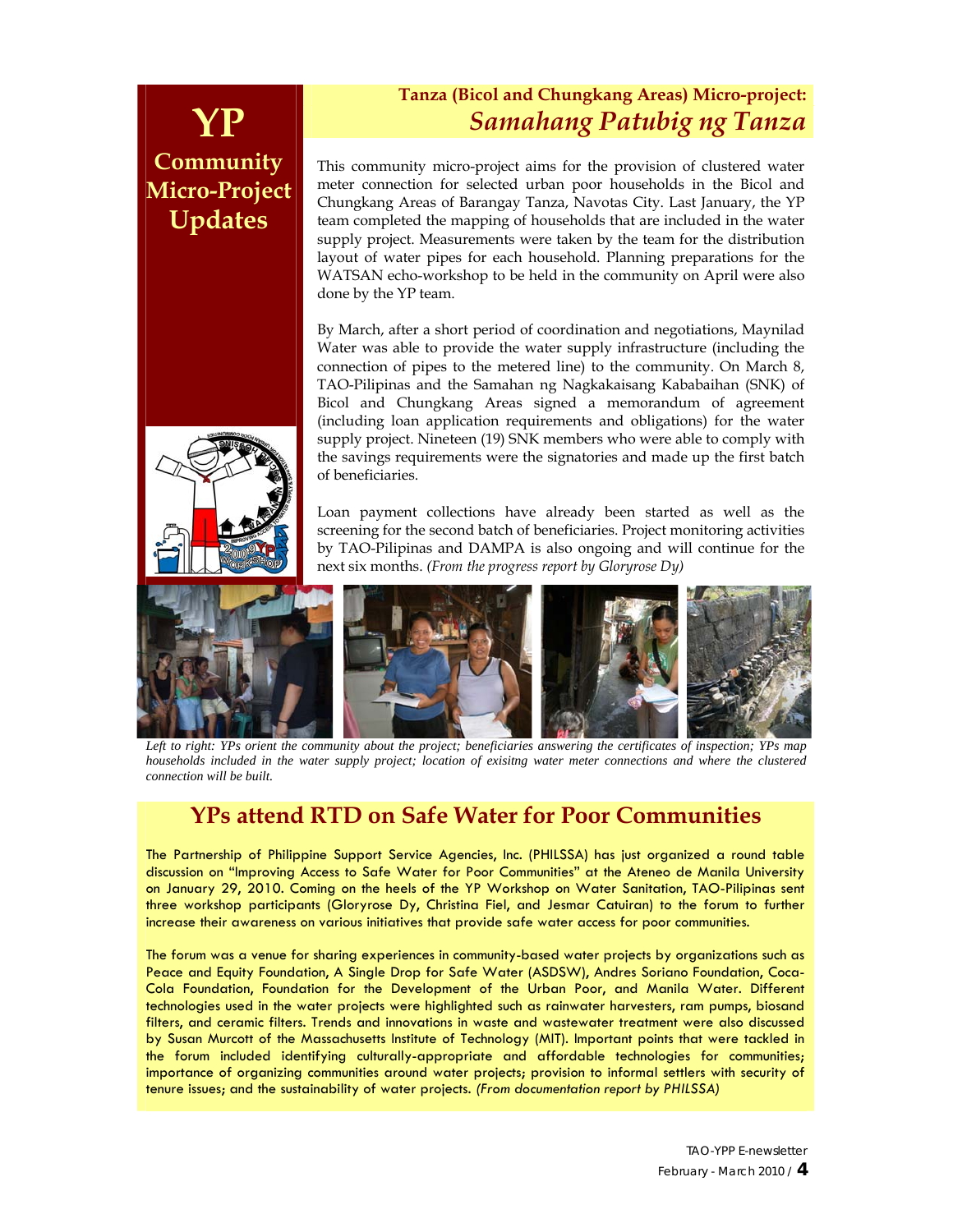# **TAO facilitates International Training Courses on Shelter**

Forty-four (44) international delegates visited the Philippines from February to March to continue their coursework administered by the Housing and Development Department (HDM) of Lund University in Sweden. The event was locally coordinated by TAO-Pilipinas from February 15 to March 12, 2010 at Torre Venezia Hotel in Quezon City.

Twenty-nine (29) of the delegates belong to the autumn batch of the Shelter Design and Development (SDD) International Training Course designed for professionals working on shelter issues. They came from 16 different countries: Bangladesh, Ecuador, Etiopía, Gaza, Ghana, India, Indonesia, Nepal, Nicaragua, Philippines, South Africa, Sri Lanka, Tanzania, Tunisia, Zambia and Uganda. The rest of the delegates are fifteen (15) undergraduate architecture students of Lund University-Sweden under the Urban Shelter Course: Architecture in Extreme Environments. Majority are exchange students from Spain, France, Switzerland, Sweden, Italy, Czech Republic, Slovakia, Germany and Austria.

The program was under the guidance of HDM Director Johnny Åstrand in coordination with TAO RP Program Director Faith Varona. This is the second consecutive year that TAO-Pilipinas facilitated these courses, which integrated lectures on social housing programs, policies and perspectives, as well as site visits from social to middle and highincome housing projects in Metro Manila.

Field visits included Smokey Mountain Permanent Medium Rise Buildings, NHA-National Bilibid Prison PNR Resettlement Housing Project, St. Hannibal Christian Community Resettlement Site – Phase II, Quezon City Housing and Urban Renewal Authority Homes 2 – Vasra, Portofino and Royal Palm Real Estate Developments, and Kasiglahan Village Resettlement Project – Montalban among others. Apart from housing projects, the delegates also toured other remarkable places such as the Intramuros (Old Manila), Barangay Holy Spirit Ecology Center and the Payatas Biogas Plant.

The SDD course ended with final presentation of the participants' proposals and the submission of their individual papers. The closing ceremony and awarding of certificates was held at the Harbor View Restaurant - Mall of Asia in Pasay City in February 26.

The Urban Shelter students stayed in Manila until March 12 to complete their preliminary data gathering and studies for the Urban Shelter course requirement. They were tasked to come up with a neighborhood design and model house design scheme for middle income families in a 1.8 hectare site in Barangay Damayang Lagi, an on-site development project that QC-HURA plans to undertake in the near future.

As part of the study, the students also attended lectures on Philippine Architecture, Urban Development and Public Spaces at the University of the Philippines College of Architecture; Housing Laws and Policies at the National Housing Authority. Separate lectures on Green Architecture and Bamboo/Vernacular Architecture were also arranged. To culminate this phase of their study in the Philippines, the students presented their preliminary design ideas and impressions about Philippine housing development at the National Housing Authority, attended by representatives from the NHA and HURA. Both also gave inputs to help and guide the students in the further development of their design study.

The Urban Shelter course will end in May 2010 with the students' presentation of their final design at Lund University, Sweden. More information about the courses may be viewed at http://www.hdm.lth.se/education/international\_training\_programmes/. *(Rosalyn Marcelo)*



*Top to bottom: Seminars at Torre Venezia Hotel; Field visit to Payatas; HDM Director Johnny Astrand with Quezon City Mayor Sonny Belmonte; Field visit at St. Hannibal Housing Project in Pasay. (Photos courtesy of Rachelle and Teodor Astrand)*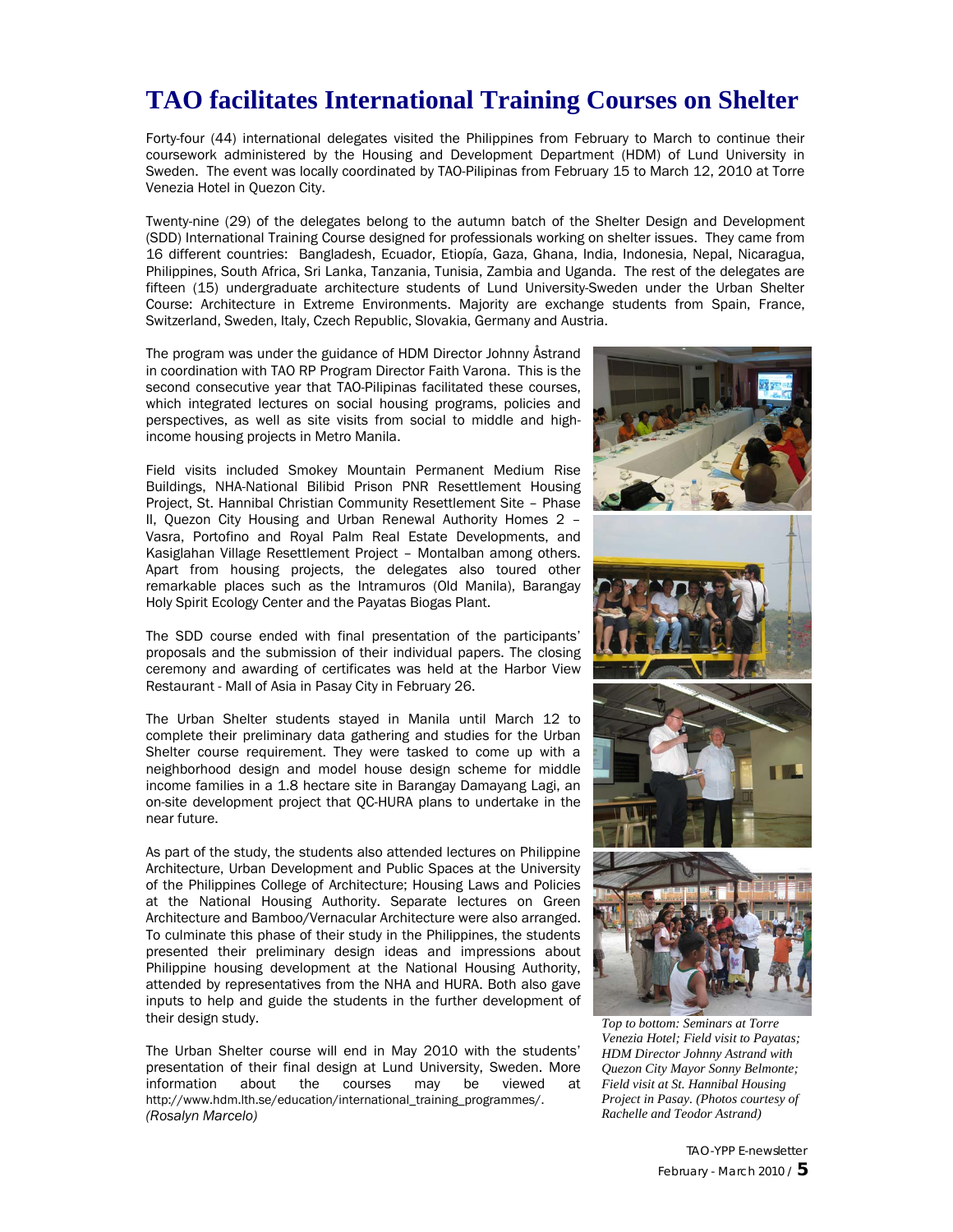#### **YP Reading List**

Every issue, the YP e-newsletter features a selection of TAO Resource Center & Library materials as reviewed by TAO staff and volunteers. The TAO Resource Center & Library is now open for students and researchers' use. Library use is by appointment and guidelines may be viewed at **http://www.tao-pilipinas.org/resources/library**. You may call Angel Sales at 441-0998 / 436-7301 or email **lib@tao-pilipinas.org** to schedule your visit.



#### Title: **The Wabi Sabi House: The Japanese Art of Imperfect Beauty**  Author: **Robyn Griggs Lawrence**  Publisher: **Clarkson Potter (2004)**

#### *About the author (from book jacket):*

Robyn Griggs Lawrence is the editor in chief of *Natural Home*, a magazine that helps readers create healthy, serene abodes and lifestyles.

#### *Review:*

Wabi-sabi denotes a Japanese world view and the book by Robyn Griggs Lawrence represents a Westerner's perspective and understanding of this Japanese aesthetic taste. The author devotes a whole chapter on

explaining the meaning of wabi-sabi and defines it in essence as "finding beauty in imperfection and profundity in nature, of accepting the natural cycle of growth, decay and death." She links it with its origins in Zen Buddhism and the Japanese tea ceremony before outlining the wabi-sabi aesthetic for home decorating. She further explains the concept by differentiating what it is from what it is not (clean vs. cluttered, handmade vs. machine-made, clotheslines vs. electric dryers, recycled glass vs. crystal, etc.)

The author engages the reader with her own pursuits in making her home and lifestyle attuned to the wabi-sabi aesthetic. One can relate to her difficulties in adapting to a lifestyle of simple living in a world dictated by a highly consumerist culture. Nevertheless, the wabi-sabi way that she espouses is very inspiring and would want you to start de-cluttering your own room or make you change perception on the true value of our possessions. The book serves as an encouraging introduction to wabi-sabi and provides insights on its application to modern lifestyles, particularly in housekeeping. Reading this book would make you want to learn more about wabi-sabi and the author provides a very good bibliography and listing of information sources on creating a wabi-sabi environment at home. *(Ge Matabang)*



#### Title: **Bamboo Style**  Editor: **Angelika Taschen**  Publisher: **Taschen (2006)**

#### *About the editor:*

Angelika Taschen studied art history and German literature in Heidelberg, gaining her doctorate in 1986. Working for TASCHEN since 1987, she has published numerous titles on art, architecture, photography, design, travel, and lifestyle.

#### *Review:*

*Bamboo Style* is a collection of 80 photographs showing bamboo as a building material and its versatile uses in landscaping and house interiors.

Bamboo is featured in these photographs as a beautiful design element in natural landscapes and in contemporary built environments like in the bamboo gardens of Japan and in cottages in Sri Lanka, Bali, Bangkok, and Davao, Philippines.

The photos in this book effectively evoke serenity and elegance of surroundings, belying the origins of this material as a common grass that can grow almost everywhere. As reflected in these photos, architects and designers are now rediscovering bamboo for its natural qualities and are increasingly integrating it in modern structures. Most of the photographs place bamboo in an almost isolated, rural setting (e.g. in villas and resorts) except for one where it is used a scaffolding for a high-rise building. The editor could have included more photos of how bamboo is integrated in urban surroundings. (Would such photos still give that calming effect?) Nevertheless, the book is good source for design inspiration and is a testament to the beauty and sustainability of bamboo. *(Ge Matabang)*